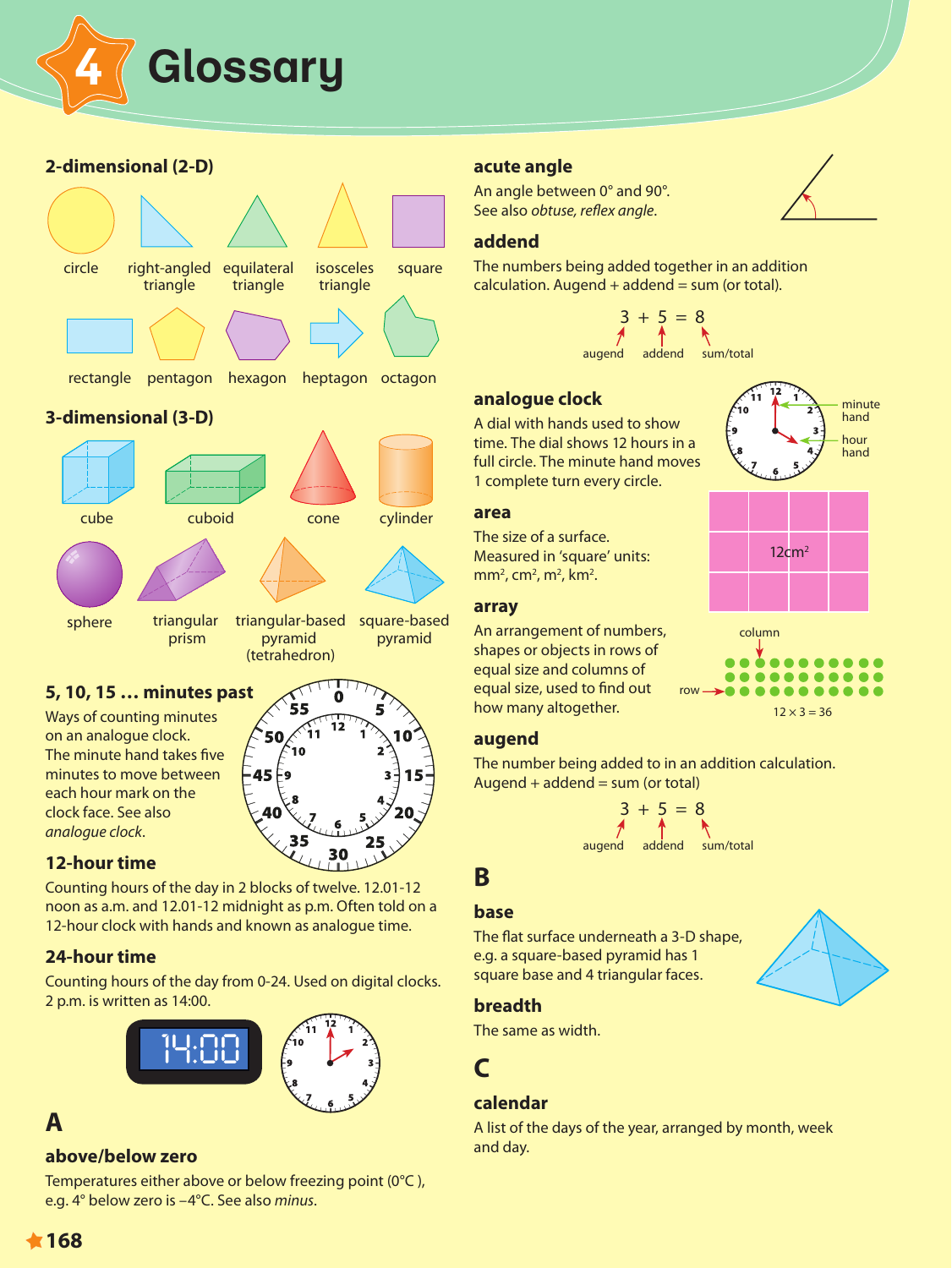## **capacity**

The amount a container holds. It is measured in litres or millilitres, e.g. the capacity of a 2-litre bottle is 2 litres.

### **Celsius**

A scale used to measure temperature. Sometimes called Centigrade. Units are °C.

#### **centre**

A point at the exact middle of a shape.

#### **century**

100 years.

#### **commutative**

Addition and multiplication are commutative. It does not matter which way you add, mulitply or divide, the answer matter much may you allow manaphy or antice, are and it is always the same. Same answer, different calculation,  $e.g. 3 + 4 = 4 + 3$ . But subtraction is not commutative, e.g.  $7 - 2 \neq 2 - 7$ .

### **consecutive**

Numbers which follow each other in order.<br>The pentagon of the pentagon of the pentagon of the pentagon of the pentagon of the pentagon of the pentagon o



consecutive numbers consecutive even numbers

## **cylinder, cylindrical**

A 3-D object with circular ends and a uniform cross-section. The top is vertically above the base. Like a cylinder.



## **data**

Pieces of information usually represented in a special way, e.g. on bar charts and pie charts.

## decimal fraction, decimal equivalent

Fractions as tenths or hundredths are represented as digits after a decimal point, e.g. 0.25 is equivalent to  $\frac{1}{4}$  and  $\frac{25}{100}$ .

#### **degree**

A unit used to measure the size of an angle. Symbol: °. There are 360° in one complete turn. Also a unit of temperature.

## **denominator**

The number of parts the whole has been divided into. The number underneath the vinculum. Also called the divisor.

## **diagonal**

A straight line inside a shape that goes from one corner to another (but not an edge).



## **difference**

The result of a subtraction. The difference between 12 and 5 is 7. See also *minuend, subtrahend*.

## **digital time**

Times displayed as on a digital clock, either as 12-hour or 24 hour time.

## **dividend**

The number that is divided in a division sum, e.g. in  $12 \div 6 = 2$ , 12 is the dividend. See also *divisor, quotient , division bracket*.

divisor  
dividend 
$$
\longrightarrow
$$
 12 ÷ 6 = 2  $\longleftarrow$  quotient

## **division bracket**

The half box around the dividend in a division. See also *dividend*.



## **divisor**

The number that is used to divide in a division sum, e.g. in 12 ÷ 6 = 2, 6 is the divisor. See also *dividend, quotient*.

## **E**

## **equilateral triangle**

A triangle with 3 equal sides and 3 equal angles of 60°.

### **equivalent**

Two numbers or expressions that are equal, but which can be in a different form, e.g. £1 is equivalent to 100p. Two fractions are equivalent if they have the same value, e.g  $\frac{2}{6} = \frac{1}{3}$ .

## **F**

## **factor**

Numbers that divide exactly into a number are its factors, e.g. the factors of 12 are 1, 2, 3, 4, 6, 12.

## **frequency table**

A table showing how often something occurs.

| Type of pet   | Tally | Frequency |
|---------------|-------|-----------|
| Dog           |       | 11        |
| Cat           |       | 6         |
| Goldfish      |       |           |
| <b>Budgie</b> |       | ₹         |

## **G**

## **greatest value, least value**

The highest or lowest value that can occur.

**H**

## **heptagon**

A 2-D shape with seven straight sides.

**hundred thousand** 100000.

**hundredths**

A fraction  $\frac{1}{100}$  or 0.01.

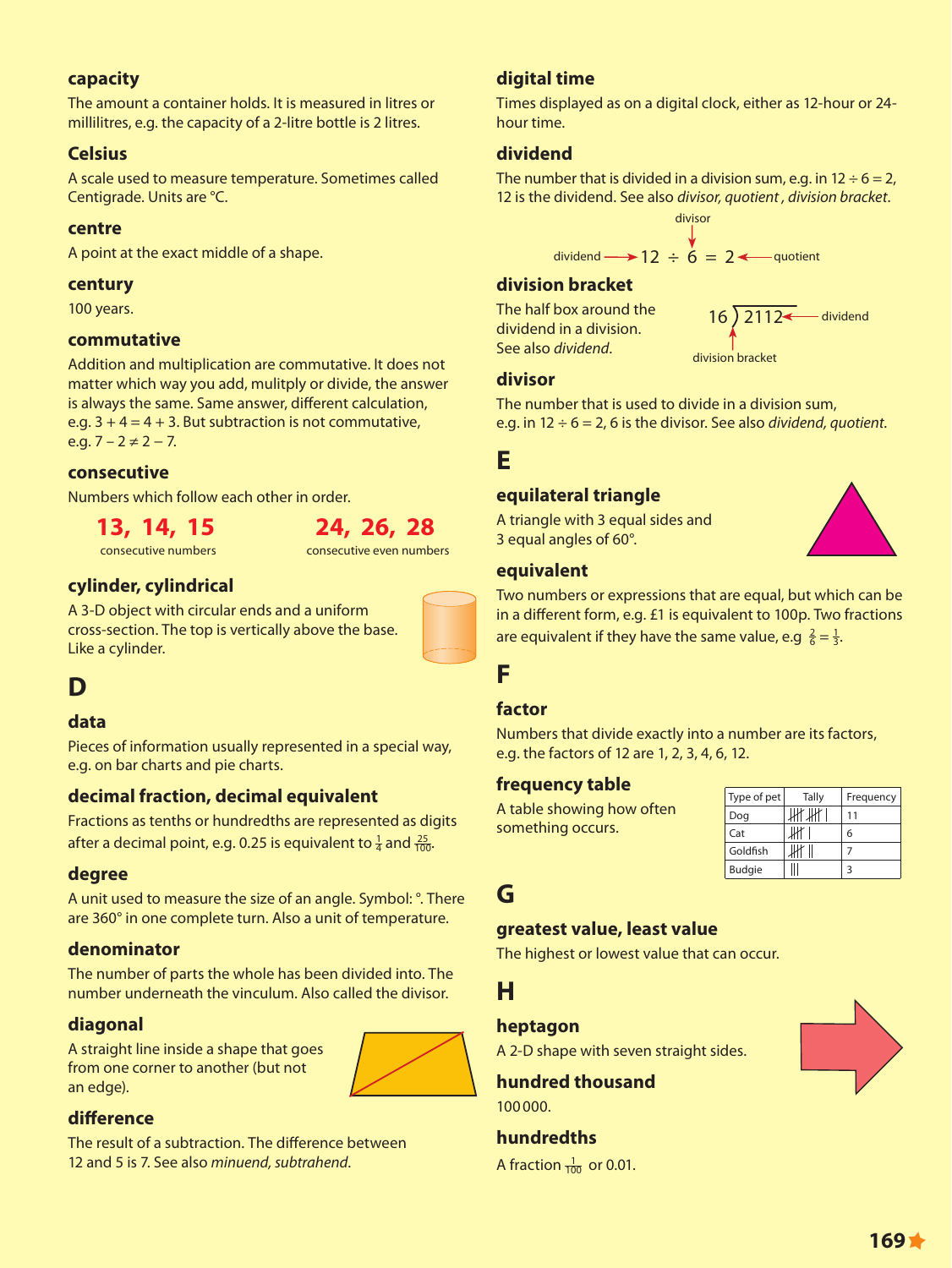## **I**

### **integer, positive, negative**

An integer is a whole number which can be positive or negative, e.g. –4, –2, 4, 100.

#### **inverse**

Addition is the inverse of subtraction, e.g.  $16 + 24 = 40$ , 40 – 24 = 16. Multiplication is the inverse of division, e.g.  $4 \times 12 = 48, 48 \div 12 = 4.$ 

#### **irregular**

Not regular. A shape with sides and angles that are not equal.

#### **isosceles triangle**

A triangle with 2 equal sides and 2 equal base angles.

## **K**

#### **kilometre**

A metric measure of distance.  $1 \text{ km} = 1000 \text{ m}$ .

#### **kite**

A quadrilateral with adjacent sides that are equal.



## **M**

#### **mass**

A measure of the amount of matter in an object. Measured in grams (g), kilograms (kg) or tonnes (t).

#### **measuring cylinder**

A graduated cylinder for measuring volume and capacity accurately.

#### **millennium**

A thousand years (10 centuries).

#### **millilitre**

Symbol: ml. A measure of capacity. 1000 millilitres = 1 litre.

#### **millimetre**

Symbol: mm. A measure of length. 10 millimetres = 1 centimetres.

#### **million**

1000000.

#### **minuend**

The starting number in a subtraction calculation, e.g. 10 (the minuend) – 3 (the subtrahend) =  $7$ (the difference). See also *subtrahend*, *difference*.

#### **minus**

Another word for subtraction. The symbol – shows a negative number. See also *above/below zero*.

#### **multiple**

A multiple is the product of 2 numbers, e.g. the multiples of 7 are 7, 14, 21, 28 and so on.

#### **multiplicand**

A number to be multiplied, e.g. in  $6 \times 3 = 18$ , 6 is the multiplicand. See also *multiplier*.

#### **multiplier**

The multiplying number, e.g. in  $6 \times 3 = 18$ , 3 is the multiplier. See also *multiplicand*.

## **N**

#### **negative numbers**

Numbers below zero. See also *integer*, *positive*, *negative*.

#### **net**

A pattern that you can cut out and fold to make a 3-D shape.



#### **numerator**

The number above the vinculum in a fraction. See also *denominator*.

## **O**

#### **oblong**

An irregular rectangle. A 2-D shape with 2 pairs of opposite sides that are equal and the angles are 90°.

#### **obtuse angle**

An angle between 90° and 180°. See also *acute*, *reflex angle*.

## **P**

#### **parallelogram**

A 2-D shape with 2 pairs of opposite sides that are equal and parallel. A rectangle is a special parallelogram with all the angles 90°.



#### **polygon**

The general name for 2-D shapes with straight sides. Includes triangle (3 sides), quadrilateral (4 sides), pentagon (5 sides) and so on.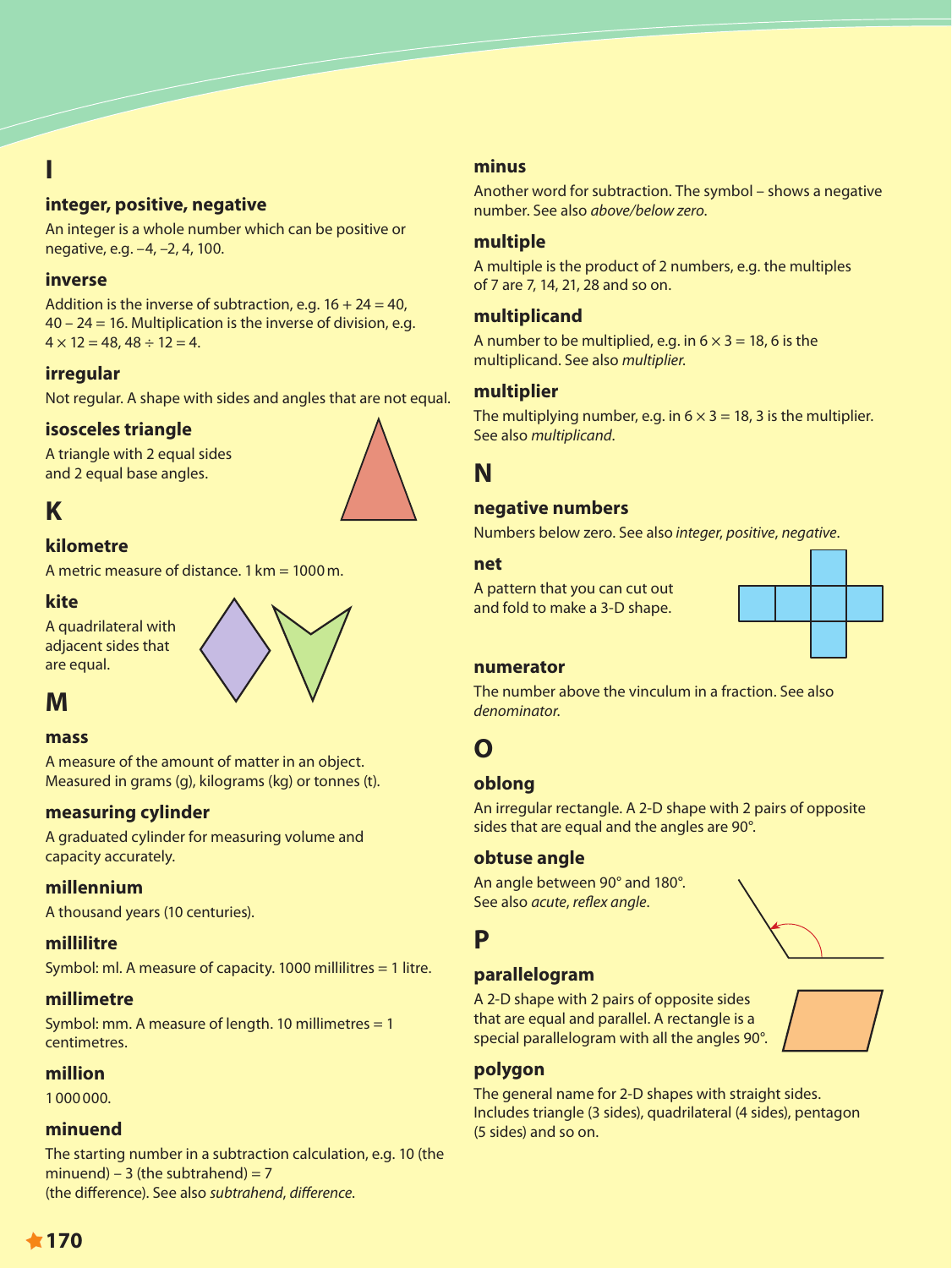## **polyhedron**

The general name for 3-D shapes with straight sides. Plural polyhedra. Includes tetrahedron, prisms, pyramids, and so on.<br>.

### **prism**

A 3-D shape with 2 identical and parallel ends, joined by rectangular faces. The cross-section of a prism is always the same as the ends.



## **product**

The result of multiplying 2 numbers. The product of 4 and 3 is  $4 \times 3 = 12$ .

# **Q**

## **quadrilateral**

A 2-D shape with 4 straight lines.

## **questionnaire**

A set of questions given to people to fill in, in order to collect data for analysis. See also *survey*, *data*.

dividend

### **quotient**

The answer to a division calculation, e.g. in  $12 \div 6 = 2, 2$ is the quotient. See also *dividend*.



## **R**

## **rectilinear**

When all sides meet at right angles.

## **reflect, reflection**

To transform an object by reflecting it in a mirror line. The image is the same shape and size as the object.

## **regular**

A 2-D shape with all the sides equal length and equal angles.

#### **rhombus**

A 2-D shape with 4 equal sides, equal opposite angles.

## **right-angled triangle**

A triangle with 1 right angle. Can be *isosceles* or *scalene*.

#### **rotate, rotation**

To transform an object by turning it in a given direction.

## **S**

## **scalene triangle**

A triangle with no equal sides or angles.

## **sphere, spherical**

rectangle pentagon hexagon heptagon octagon

A sphere has a curved surface, where every point is the same distance from the centre. A ball-shape.



## square centimetre (cm<sup>2</sup>)

A unit of measure of area equivalent to a square 1cm by 1cm. Symbol: cm<sup>2</sup>. circle right-angled right-angled right-angled right-angled right-angled right-angled right-angled right-angled<br>The contract right-angled right-angled right-angled right-angled right-angled right-angled right-angled right-

## square number, squared

A square number is a number that is multiplied by itself, e.g.  $1 \times 1 + 1$ ,  $2 \times 2 = 4$ ,  $3 \times 3 = 9$ .

### **subtrahend**

The number that is subtracted from the minuend. See also *minuend, difference.* 

#### **sum**

The answer to an addition calculation. The sum of 4 and 5 is 9. See also *total*.

#### **survey**

A survey collects data for analysis. See also *questionnaire, data*.

# **T**

## ten thousand

10000.

#### **tetrahedron**

A 3-D shape with 4 triangular faces.

## **thousand less/more**

The number one thousand whole units more or less than another number. 9000 is a thousand less than 10000 and 11000 is a thousand more than 10000.

## **timetable**

A table listing start and finish or arrival and departure times of activities or events, e.g. a school timetable or a public transport timetable.

#### **total**

The answer to an addition calculation. The total of 4, 3 and 5 is 12. See also *sum*.

## **translate, translation**

To transform an object by moving it a given distance and direction. The image is the same shape and size as the object and in the same orientation.